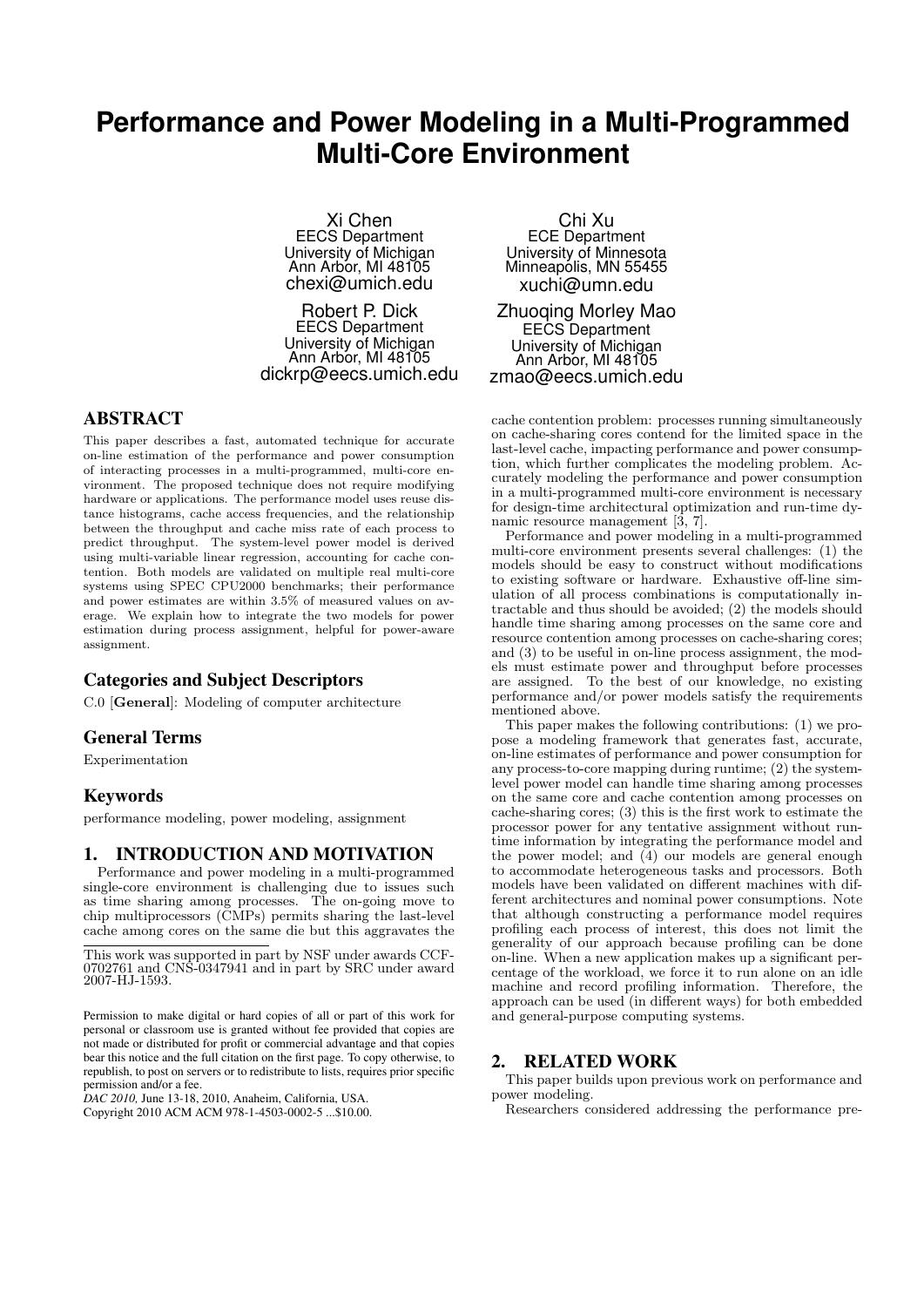diction problem with the assistance of offline simulation [1] or modifications to the existing system [9]. However, these techniques are either time-consuming or require substantial changes to the hardware or operating system. Other researchers address the performance prediction problem analytically. Chandra et al. proposed three analytical models based on the L2 reuse distance or circular sequence profile of each thread to predict inter-thread cache contention on a CMP system, assuming no data dependencies exist among threads [4]. Their work is the closest to ours. However, their models require a priori knowledge of the L2 cache access frequency of a process in the steady state when running concurrently with other processes. We can think of no practical way to obtain this information without running or simulating all potential combinations of concurrent cachesharing processes. Our work builds upon the performance modeling technique proposed by Xu et al. [11], which uses processor performance counter data to predict the impact of cache contention on cache partitioning and performance. However, this prior work was designed for performance prediction and did not consider power modeling and estimation.

Researchers have also developed simulation-based power models [3]. However, such models impose significant performance overhead and are therefore inappropriate to use during runtime. Other researchers have proposed performancecounter-based power models for on-line power estimation [6, 7]. However, such models only estimate the power consumption of a single application; it is not straightforward to extend them for power estimation in a multi-programmed, multi-core environment. Singh et al. proposed a performance counter based power model in a multi-programmed CMP environment [8]. This work is related to ours. However, their power model construction process is ad hoc and requires the user manually tune the model parameters and fitting functions. In addition, their power model cannot handle time sharing among processes on the same core. In contrast, the model building process for our power model can be fully automated. As demonstrated in Section 6, it can handle time sharing among processes and applies to CMP systems with different architectures without any changes to the model construction process.

#### 3. PERFORMANCE MODELING

In this section, we first formulate the performance modeling problem. We then give details on how to derive the non-linear equilibrium equations for effective cache size prediction. Finally, we describe the automated profiling process for performance prediction.

#### 3.1 Problem Formulation and Assumptions

The problem of performance prediction in the presence of cache contention can be formulated as follows: given  $k$ processes assigned to cores sharing the same A-way setassociative last-level cache, predict the steady-state cache size occupied by each process during concurrent execution. Solving this problem is helpful for process assignment and migration in a CMP environment. However, accurate prediction of process performance is challenging due to the exponential number of possible process-to-core mappings.

In this paper, we consider a  $k$ -core processor with an L2 cache being the last-level on-chip cache. In the rest of paper, we refer to L2 cache simply as "cache" whenever this does not introduce ambiguity. We assume no hardware prefetching. Hardware prefetching complicates the model by predictively fetching cache lines based on access patterns. The model might therefore be inaccurate for systems using prefetching. However, we argue that prefetching is of limited value on CMPs with constrained processor–memory bandwidth. We evaluated 10 SPEC CPU2000 benchmarks to determine the performance impact of hardware prefeteching.

Our experimental results indicate the average performance improvement was 3.25%, and only equake benefitted significantly. We also make the following assumptions: (1) the cache uses an LRU replacement policy and (2) processes are single-phased. In the case of multiple non-repeating phases with distinct memory access patterns, non-repeating phases should be modeled separately. Although these two assumptions simplify model design and explanation, we will later experimentally evaluate the proposed models when many of the assumptions are violated.

When multiple processes share a cache, contention may occur. We define the number of ways occupied by process  $i$ in a set, denoted as  $S_i$ , as the *effective cache size* associated with process *i*. Therefore,

$$
\sum_{i=1}^{k} S_i = A,\tag{1}
$$

where  $k$  is the total number of processes sharing the cache.

We define the *reuse distance*,  $R_i$ , of cache line i as the number of distinct cache lines within the same set accessed between two consecutive accesses to line i. A reuse distance histogram represents the distribution of cache line reuse distances for an entire shared cache. For process  $i$  with an effective cache size of  $S$ , all accesses to the cache lines with a reuse distance larger than S result in cache misses. Hence, the probability of a cache access resulting in a miss for a process with an effective cache size of  $S_i$ , i.e., the misses per access (MPA), can be expressed as follows.

$$
\text{MPA}_i(S_i) = \int_{S_i}^{\infty} \text{hist}_i(x) \, dx. \tag{2}
$$

We also experimentally determined that SPI, number of seconds per instruction, can be expressed as a linear function of MPA,

$$
SPI = \alpha \cdot MPA + \beta,\tag{3}
$$

where  $\alpha$  and  $\beta$  are parameters that can be obtained during offline characterization. This observation is re-affirmed by Choi et al. [5].

#### 3.2 Estimating Effective Size After  $n$  Accesses

In this section, we use the reuse distance histogram of a process to derive its effective cache size. To simplify explanation, we will for the moment assume that the cache is initially empty. This assumption will later be relaxed. Given that  $P_{i,n}$  is the probability of having an effective cache size of  $i$  after n consecutive cache accesses, the following recursive equation can be derived:

$$
P_{i,n} = P_{i,n-1} \cdot (1 - \text{MPA}(i)) + P_{i-1,n-1} \cdot \text{MPA}(i-1), 1 < i \leq n. \tag{4}
$$

This can be explained as follows. The fact that  $n$  cache accesses result in an effective cache size of i can only be the result of the following two scenarios: (1) the first  $n-1$ cache accesses lead to an effective cache size of i and the nth access results in a cache hit. The probability of this scenario,  $P(A)$ , is thus  $P_{i,n-1} \cdot (1 - MP\hat{A}(i))$ ; (2) the first  $n - 1$  cache accesses lead to an effective cache size of  $i - 1$ and the nth access causes a cache miss. The probability of this scenario,  $P(B)$ , is thus  $P_{i-1,n-1} \cdot \text{MPA}(i-1)$ . Since  $P_{i,n} = P(A) + P(B)$ , we can derive Equation 4. Note that  $P_{1,1} = 1$  because the first cache access will always occupy a cache line. Assuming the process reaches its steady state after n accesses, let  $G(n)$  be process k's effective cache size, we have

$$
G(n) = \sum_{i=1}^{n} (P_{i,n} \times i)
$$
 (5)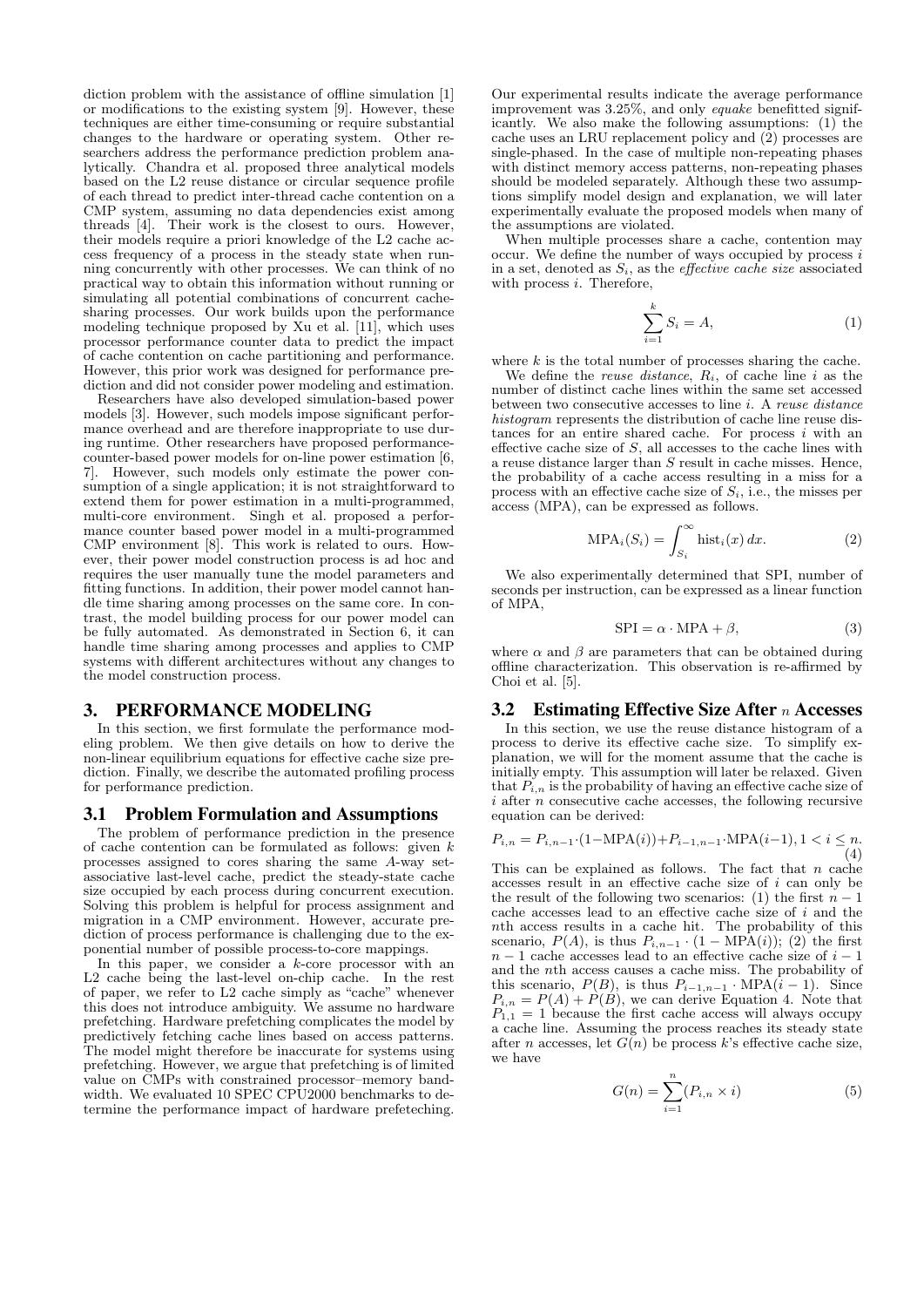## 3.3 Equilibrium Condition

Given a cache with an LRU-like replacement policy, it is reasonable to assume that at time  $t$ , we can always find a duration T such that data accessed before time  $t - T$  have been evicted and data accessed during  $[t-T, t]$  are preserved in the cache. Since none of these accesses will evict any data lines accessed during  $[t - T, t]$ , it is as if the data were written to an empty cache with no cache misses during  $[t - T, t]$ , which indicates Equation 4 and Equation 5 hold. Hence, the effective cache size of process i, denoted as  $S_i$ , can be written as  $G_i(APS_i \cdot T)$ . Conversely, APS<sub>i</sub> can be expressed as  $G_i^{-1}(S_i)/T$ . From Equation 3, we can derive an expression for  $\widehat{APS}_i$ :

$$
APSi = Gi-1(Si)/T = APIi / (\alphaiMPAi(Si) + \betai).
$$
 (6)

Note that Equation 6 holds for any process  $i$ , where  $i =$  $1, 2, \dots, k$ , given that k is the total number of processes. Therefore, we have

$$
\frac{G_1^{-1}(S_1)}{G_i^{-1}(S_i)} - \frac{\text{API}_1 \cdot (\alpha_i \text{MPA}_i(S_i) + \beta_i)}{\text{API}_i \cdot (\alpha_1 \text{MPA}_1(S_1) + \beta_1)} = 0, \forall_{i=1}^k \tag{7}
$$

where  $G^{-1}(S_i)$  and MPA $(S_i)$  are application-dependent nonlinear functions of  $S_i$ . Combined with Equation 1, we have  $k$  equations that are independent of each other. Newton– Raphson iteration can therefore be used to solve for each  $S_i, 1 \leq i \leq k$ .

#### 3.4 Automated Performance Profiling

In this section, we describe a fast approach to extract reuse distance histograms of processes using hardware performance counters (HPCs). To obtain the reuse histogram information of each process, we assign the process concurrently with a carefully designed benchmark with configurable cache contention characteristics, which we will refer to as a stressmark. Based on the information collected from HPCs and Equation 7, we can calculate the reuse distance histogram.

Consider a process (denoted as B) and the stressmark running on two cores sharing an A-way last-level cache. We assume if the stressmark occupies  $i$  ways in a cache set, the concurrently running process, B, will occupy  $A-i$  ways. We then obtain the reuse distance histogram of B as follows. Run the stressmark along with B multiple times. In the ith run, tune the parameters in the stressmark to change its effective cache size, denoted as  $S_{\text{stress},i}$ . Record B's MPA in each run, denoted as  $MPA_{B,i}$ , where  $i = 1, 2, \dots, A$ . Given that  $S_{B,i}$  is process B's effective cache size in the *i*th run, considering the *i*th and the  $(i + 1)$ st runs, Equation 2 indicates

$$
MPA_{B,j} = \int_{S_{B,j}}^{\infty} hist_B(x)dx, \ j = i, i + 1.
$$

Hence, we can estimate the probability of process B having an effective cache size of  $S_{B,i}$  as

$$
hist_{B}(S_{B,i}) \approx MPA_{B,i+1} - MPA_{B,i}.
$$
 (8)

By varying  $S_{B,i}$  from 1 to A, we can estimate the probability at each effective cache size, thus allowing us to construct the reuse distance histogram. In reality, we tune  $S_{\text{stress},i}$  to control  $S_{B,i}$ .

Process characterization can be automated as follows. We first run the stressmark along with the process A times, varying the effective cache size. After A runs, API is recorded,  $\alpha$  and  $\beta$  in Equation 3 can be estimated using linear regression, and the reuse distance histogram can be estimated using Equation 8. These four parameters form the feature vector of a process. Given the feature vectors of several processes, we can predict the effective cache size of each process

when they run on cores sharing the same (last-level) cache, which in turn can be translated to SPIs through Equation 2 and Equation 3. Hence, given  $k$  processes to be assigned to k cores, we only need to obtain k feature vectors  $(\mathcal{O}(k))$ complexity) to predict the performance of any subset of the k processes for assignment  $(2<sup>k</sup> - 1$  combinations).

#### 4. POWER MODELING

In this section, we first formulate the power modeling problem. We then explain the model construction process. Finally, we describe how we handle time sharing among processes sharing cores and cache contention among processes running on multiple cores.

#### 4.1 Problem Formulation

The power modeling problem in a multi-programmed multicore environment can be formulated as follows: given k processes running on N cores with some of the cores having multiple processes and some of them being idle, estimate the core and processor power consumption during concurrent execution.

It is natural to decompose core power consumption into idle power consumption and the active power consumptions of individual architectural blocks. Given that there are M components in a system, the total power consumption is  $P =$  $P_{\text{idle}} + \sum_{i=1}^{M} P_i$ , in which  $P_{\text{idle}}$  is the idle power consumption when no process is actively using the core and  $P_i$  is the power consumption of component  $\check{i}$ . In order to make online estimates of  $\overline{P_i}$ , we again use HPCs: by carefully choosing the HPC-detected hardware events monitored, we can map an event rate, i.e., number of events per second, to the power consumption of the corresponding architectural block. We first choose the HPC event rates that are most correlated to core power consumption. We omit the details here due to space limitations. The top 5 event rates with the highest correlation coefficients are L1RPS, L2RPS, L2MPS, BRPS, and FPPS, which represent the number of L1 data cache references per second, number of L2 cache references per second, number of L2 cache misses per second, number of floating point instructions retired per second, and number of branch instructions retired per second, respectively.

It remains unclear how to map the event rates to the corresponding component power: the power consumption of a component may be nonlinearly dependent on the event rate associated with it. We first wrote a micro-benchmark with 6 phases, each of which lasts 80 s. In the first phase, the core idle power is recorded, whereas one of the aforementioned 5 architectural blocks are explicitly accessed in each of the following 5 phases. Note that the access frequency is the highest at the start of a phase and reduced to a lower level every 10 s, i.e., there are 8 different access frequencies for one component in one phase. We then use 8 SPEC CPU2000 benchmarks (see Section 6) and the micro-benchmark for model construction. Given an N-core processor, we run N instances of one benchmark on N cores (one instance per core) and gather the HPC values along with the processor power throughout the execution, assuming each core has the same power and HPC values. We then evaluate the modeling results based on two different algorithms, the multi-variable linear regression (MVLR) algorithm and a three-layer sigmoid activation function neural network (NN). Experimental results indicate that the MVLR-based model achieves an accuracy of 96.2% while the NN-based model reaches an accuracy of 96.8%. Given an accuracy comparable to NNbased model and the simplicity in model construction and evaluation, MVLR-based model is chosen. Hence, the core power  $P_{\text{core}}$  can be expressed as

$$
P_{\text{core}} = P_{\text{idle}} + c_1 \cdot \text{L1RPS} + c_2 \cdot \text{L2RPS} + c_3 \cdot \text{L2MPS} +
$$
  

$$
c_4 \cdot \text{BRPS} + c_5 \cdot \text{FPPS}, \tag{9}
$$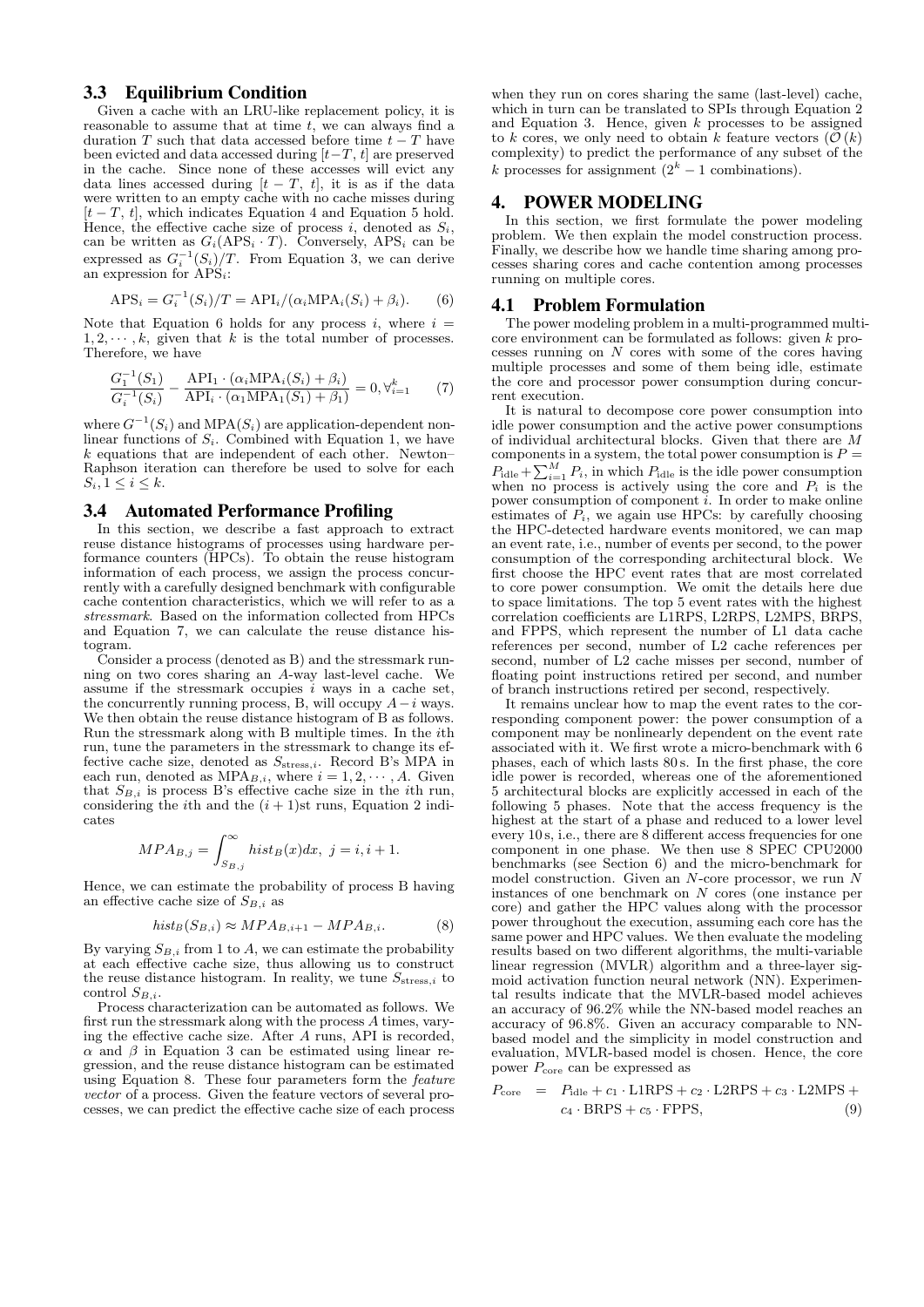where  $P_{\text{idle}}$  and  $c_1$  through  $c_5$  are coefficients determined from MVLR.

# 4.2 Handling Context Switching and Cache **Contention**

The proposed power model can accurately estimate the core power consumption when a single process is running. However, there are usually multiple processes running on the same core in a multi-programmed environment, limiting the usability of the power model. We define process power consumption as the core power consumption when this process is running. Since we assume there are no data dependencies among processes, the major interactions among processes on the same core are contention for resources such as cache. We experimentally determined the average amount of time required to fill the cache after a context switch is only 1% of the timeslice length given a 20 ms timeslice, which indicates the impact of context switches on performance and power is negligible. Therefore, the core power consumption is the linear weighted sum of all process power consumptions with the timeslice length of each process being its weight. In reality, we make the simplifying assumption that every process has the same weight. Hence, assuming there are  $k$ processes running on the single core with process  $i$ 's power consumption being  $P_i$ , the core power consumption is simply  $P_{\text{core}} = \frac{1}{k} \sum_{i=1}^{k} P_i$ .<br>We now define the *processor power consumption* as the

sum of all core power consumptions in a multi-core multiprogrammed environment, in which cache contention problem becomes more severe. On one hand, increased cache contention leads to lower processor power consumption because  $c<sub>3</sub>$  is negative in Equation 9. On the other hand, increased resource utilization implies higher processor power consumption. The amount of increase in processor power consumption depends on the balance between the two factors. This is consistent with our experimental results (see Section 6). Therefore, the proposed power model can handle the multicore environment without any modifications. If there is more than one process per core, given core  $1$  through core  $N$  share the last-level cache and  $S_i$  is the set of processes running on core i, the average power consumption of these cores  $P_{\text{core-set}}$ can be calculated as

$$
P_{\text{core-set}} = \frac{\sum_{p_1 \in S_1} \cdots \sum_{p_N \in S_N} P(p_1, p_2, \cdots, p_n)}{\prod_{i=1}^N |S_i|}, \quad (10)
$$

where  $P(p_1, p_2, \dots, p_n)$  is the sum of power consumptions of core 1 through core N when processes  $p_1, p_2, \dots, p_n$  run simultaneously.

# 5. COMBINING PERFORMANCE AND POWER MODELS

In this section we describe how to combine the proposed performance and power models for use in optimization. One such application is power-aware assignment. More specifically, if we can accurately estimate the processor power consumption for each tentative assignment decision, we can choose the one that optimizes power or energy usage. However, such power estimation is usually impossible because the HPC values needed for power estimation are unknown until the processes are assigned. Nonetheless, by integrating the performance model and the power model, we are able to estimate the process power consumption for each assignment, as explained below.

Given the power model in Equation 9, we can decompose



Figure 1: Algorithm for power estimation for process assignment.

the process power  $P_{\text{process}}$  into two parts:

$$
P_1 = P_{idle} + (c_1 \cdot \text{L1RPI} + c_2 \cdot \text{L2RPI} +
$$
  
\n
$$
c_4 \cdot \text{BRPI} + c_5 \cdot \text{FPPI}) / \text{SPI},
$$
  
\n
$$
P_2 = c_3 \cdot \text{L2MPS} = c_3 \cdot \text{L2MPR} \cdot \text{L2RPI} / \text{SPI},
$$
 and  
\n
$$
P_{process} = P_1 + P_2.
$$

Here,  $P_{\text{idle}}$  is the power consumption of an idle core, L1RPI represents the number of L1 data cache accesses per instruction, L2RPI represents the number of L2 cache references per instruction, BRPI represents the number of branches per instruction, FPPI represents the number of floating point instructions retired per instruction, and L2MPR represents the number of L2 cache misses per L2 cache reference. We define a instruction-related event rate as the number of events per instruction. L1RPI, L2RPI, BRPI, and FPPI in  $P_1$ are process properties: given the same input data, these instruction-related event rates are fixed and not affected by the execution of other processes. Therefore, the impact of cache contention is only reflected in the change of SPI. However,  $P_2$  is not only influenced by SPI but also L2MPR. Fortunately, both SPI and L2MPR can be determined by the performance model given enough profiling information, as explained in Section 3. Hence, if we record the instructionrelated event rates during profiling for each process and use performance model in Section 3 to predict SPI and L2MPR whenever cache contention exists, we can estimate  $P_1$ ,  $P_2$ , and thus the process power.

We first assume the performance and power model are built as described in Section 3 and Section 4. We also assume for each process  $i$ , the profiling vector  $PF_i$ , i.e.,  $(P_{i,\text{alone}},$  $LIRPI_i$ ,  $L2RPI_i$ ,  $BRPI_i$ ,  $FPPI_i$ ) is recorded during profiling. Note that  $P_{i,\text{alone}}$  represents process i's average power consumption when it runs alone with no other active processes. Figure 1 illustrates how to combine the performance model, power model, and process profiles for power estimation during assignment. Suppose we want to evaluate the resulting power consumption by assigning process  $K$  to core C. We denote the set of cores that share the last-level cache with core C as core C's partner set  $PS<sub>C</sub>$ . Depending on the states of core C and  $\overline{PS}_C$ , there are four different outcomes: (1) both C and  $PS_C$  are idle, (2) C is busy and  $PS_C$ is idle,  $(3)$  C is idle and  $PS_C$  is busy, and (4) both C and  $PS_C$  are busy. We only analyze scenario (1) and scenario (4) since scenarios (2) and (3) are special cases of scenario  $(4)$ . In scenario  $(1)$ , we set core C's power consumption to  $P_{K,alone}$ , fetched from profiling vector PF<sub>K</sub>. The processor power consumption is also increased by  $P_{K,alone}$ . In scenario (4), we assume there are N cores in  $PS_C$  numbered from 1 to  $N$ , among which core 1 through core  $m$  have processes running on them and core  $m + 1$  through core N are idle. For convenience, we use  $S_i$  to represent the set of processes running on core i. We define a process combination as an ordered tuple  $(PC_C, PC_1, PC_2, \cdots, PC_m)$  where  $PC_C \in S_C, PC_1 \in S_1, \cdots, PC_m \in S_m$ , indicating processes  $PC_C, PC_1, PC_2, \cdots, PC_m$  run simultaneously on core C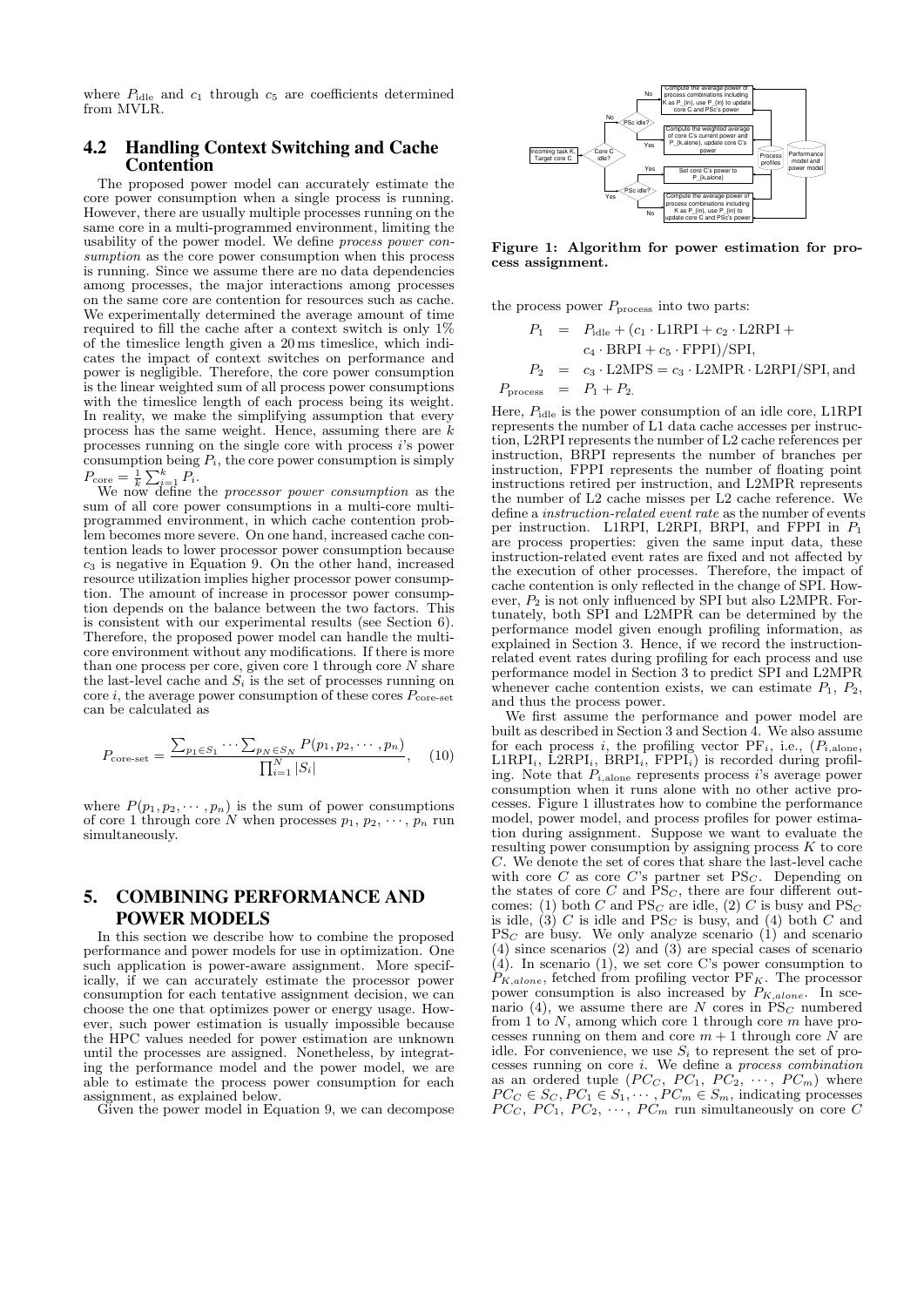Table 1: Performance Model Validation

|                                                                                                                                                                                                                           | Benchmark $\left $ gzip vpr mcf bzip2 twolf art equake ammp $\left \mathrm{Avg}\right $ . |  |  |  |  |  |
|---------------------------------------------------------------------------------------------------------------------------------------------------------------------------------------------------------------------------|-------------------------------------------------------------------------------------------|--|--|--|--|--|
| $\boxed{\text{MPA} \begin{bmatrix} E \ (\%) \\ 5\% \ (\%) \\ 0 & 0 \end{bmatrix} \begin{bmatrix} 0.16 & 2.54 & 1.33 & 2.97 & 1.91 & 1.33 & 0.42 & 3.48 & 1.76 \\ 0 & 0 & 0 & 25 & 0 & 0 & 0 & 12.5 & 4.69 \end{bmatrix}}$ |                                                                                           |  |  |  |  |  |
|                                                                                                                                                                                                                           |                                                                                           |  |  |  |  |  |
| $\begin{tabular}{c cccccc} SPI & E (\%) & 0.585.582.15 & 2.06 & 4.54 & 5.51 & 1.89 & 3.80 & 3.38 \\ \hline >5\% (\%) & 0 & 50 & 0 & 0 & 37.5 & 50 & 12.5 & 25 & 21.9 \\ \end{tabular}$                                    |                                                                                           |  |  |  |  |  |
|                                                                                                                                                                                                                           |                                                                                           |  |  |  |  |  |

and its partners core 1 through core m. For the set of process combinations that do not include process  $K$ , denoted as  $S_{\text{ex}}$ , the average power consumption, denoted by  $P_{\text{ex}}$ , is the sum of current power consumptions of core C and cores in PS<sub>C</sub>. On the other hand, if we use  $S_{in}$  to represent the set of process combinations that include process  $K$ , for each item  $I$  in  $S_{\text{in}}$ , we use the performance model to predict the SPI and L2MPS for each process that belongs to  $\hat{I}$ , which are then fed into the power model to calculate the corresponding power consumption for the process combination  $I$ . We use  $P_{\text{in}}$  to denote the average power consumptions for all combinations in  $S_{\text{in}}$ . Hence, the processor power consumption Pprocessor can be written as

$$
P_{\text{processor}} = (N - m) \cdot P_{\text{idle}} + \frac{P_{\text{ex}} \cdot |S_{\text{ex}}| + P_{\text{in}} \cdot |S_{\text{in}}|}{|S_{\text{ex}}| + |S_{\text{in}}|} + P_{\text{rest}},\tag{11}
$$

where  $P_{\text{rest}}$  is the current power consumption of cores that do not share cache with core  $C$ . Therefore, by profiling each process individually, we are able to estimate the processor power consumption for any process-to-core mapping, reducing the exponential time complexity for a simulation based approach to linear time complexity.

#### 6. EXPERIMENTAL RESULTS

In this section, we first describe the experimental setup for model validation. We then present the validation results for the performance model, the power model, and the combined model.

#### 6.1 Experimental Setup

We use PAPI 3.6.2 [2] to sample the HPCs. The sampling period is 30 ms. Our testsuite includes 8 SPEC CPU2000 benchmarks that compiled on the test system using gcc 4.1. This set contains both memory-intensive and CPU-intensive benchmarks. We record the program phase information for each benchmark during profiling. Experimental results indicate all but two benchmarks have only one significant phase, as defined by our parameters of interest. The longest phases in art and mcf were used (refer to Tam et al. [10] for details).

To determine power consumption, we use a Fluke i30 current clamp on one of the  $12V$  processor power supply lines, the output of which is sampled by an NI USB $\overline{6}210$ data acquisition card. An on-chip voltage regulator converts this voltage to the actual processor operating voltage. We assume a fixed regulator efficiency of 90%. Therefore,  $P = 0.9V \cdot I = 10.8 \cdot I$ , where P is the processor power and I is the measured current. The data acquisition card samples at a frequency of 10 kHz in our experiments.

#### 6.2 Performance Model Validation

We first validate the performance model on an Intel Core2 Quad core Q6600 processor with two dies (and two cores per die) and 8 MB 16-way set-associative L2 cache in total, which runs Linux 2.6.28 (denoted as "4-core server"). As explained in Section 3.4, we first obtained the feature vectors of all 8 benchmarks using the stressmark. The performance model then takes the feature vector of each process for performance prediction. We measured all 36 possible pairwise combinations of 8 benchmarks: each benchmark is paired with every other benchmark (including another instance of



Figure 2: Power model validation on 4-core server.

Table 2: Power Model Validation on a 2-Core Workstation

| Scenarios      |    | Number of $ Avg./max. error for $ Avg./max. error      |              |  |  |
|----------------|----|--------------------------------------------------------|--------------|--|--|
|                |    | assignments power samples $(\%)$ for avg. power $(\%)$ |              |  |  |
| $1$ proc./core | 36 | 5.32 / 14.12                                           | 3.63 / 13.83 |  |  |
| $2$ proc./core | 24 | 6.65 / 8.84                                            | 2.47 / 4.05  |  |  |
|                |    |                                                        |              |  |  |

itself) and assigned to two cache-sharing cores. The measured performance data are then compared to those predicted by our performance model.

Table 1 presents the average prediction error in MPA and SPI for each benchmark when it runs simultaneously with each of the 8 benchmarks. Row 2 shows the average absolute estimation error in MPA based on our model. Row 4 indicates the average relative estimation error in SPI. Row 3 and 5 present the percentage of test cases with an estimation error larger than 5% among all 8 test cases for each benchmark. The last column corresponds to the average result of all 8 benchmarks, i.e., 36 testcases. As indicated in Table 1, our technique has an average of 3.38% SPI estimation error across all  $\dot{8}$  benchmarks with only 21.9% of the cases having an estimation error greater than 5%. The performance model is also validated on another Intel Core 2 Duo P6800 processor with two cores and 3 MB 12-way associative L2 cache using 55 combinations of 10 SPEC benchmarks. The average SPI estimation error is 1.57%.

#### 6.3 Power Model Validation

We validated our power models on (1) a Pentium Dual Core E2220 processor with 1 MB L2 cache, which runs Linux  $2.6.25$  and  $(2)$  a 4-core server. For each machine, we first build the power model using 8 SPEC CPU2000 benchmarks and the customized micro-benchmark as explained in Section 4.1. We then validate the power model by assigning a combination of several SPEC CPU2000 benchmarks to some or all of the cores and compare the real power consumption with the power estimations using HPC values gathered during runtime. Note that we only analyze the duration in which all processes assigned are running concurrently.

Figure 2 illustrates the sample-based power model validation on the 4-core server for the assignments with the maximum and the minimum average power among all test cases.

Table 3: Power Model Validation on a 4-Core Server

| Scenarios                    |    | Number of $ Avg./max. error for $ Avg./max. error      |             |  |  |
|------------------------------|----|--------------------------------------------------------|-------------|--|--|
|                              |    | assignments power samples $(\%)$ for avg. power $(\%)$ |             |  |  |
| $1$ proc./core               | 24 | 4.09 / 8.52                                            | 3.26 / 7.71 |  |  |
| $2$ proc./core               |    | 5.51 / 6.25                                            | 4.47 / 5.95 |  |  |
| 4 proc. with<br>unused cores | 10 | 3.39 / 4.73                                            | 2.54 / 4.14 |  |  |